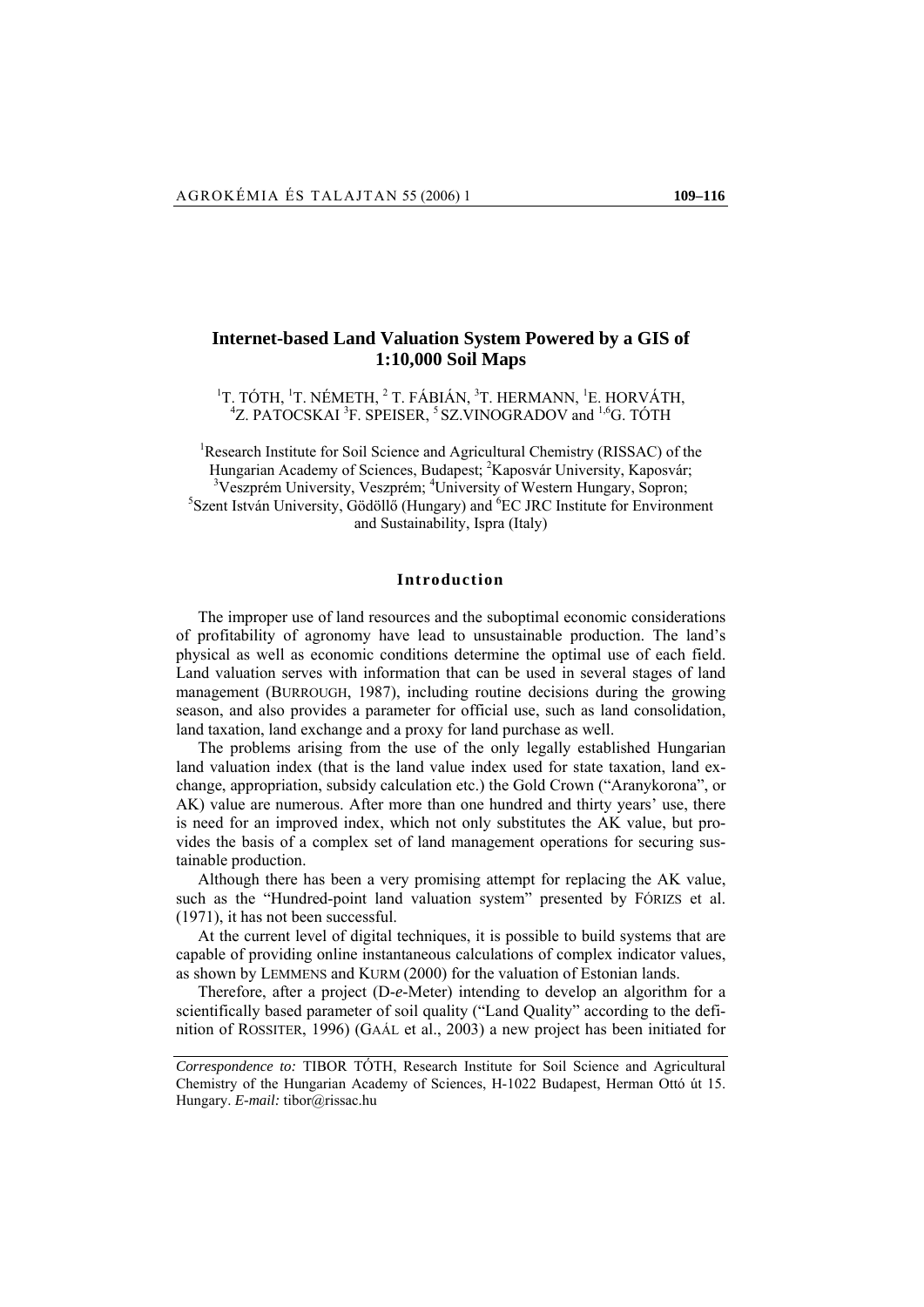developing a contemporary method for the assessment of land value. The bases of the new method are the 1:10,000 scale genetic soil type maps and soil attribute information, which are available for 60% of the croplands in Hungary.

The objective of the current research is to use the collected information for each cadastral unit of production, the "field" (croplands, forests, grasslands) by a multifunctional approach to assist the farmers in decision making processes, and to provide a specific standard method for the evaluation of the land, too. This is done with a Geographical Information System (GIS) updated regularly with data on soil properties, economic factors of production, data of agronomic field records. The internet-based algorithm provides input/output possibility to/from the system for farmers, consultants, authorities, bankers, local administrators and politicians as well.

# **Materials and Methods**

In the frame of the previous "D-*e*-Meter" project an internet-based soil quality index was developed, which is based on the processing of three major databases:

1. The statistical interpretation of the "AIIR" soil and yield database compiled between 1985 and 1989 from the agronomic field records kept by the farms. These data were collected from 60,000 fields, covering 4 million hectares yearly.

The database contains information on

– basic data for identification (location, size, slope, exposure, meteorological region, "AK" value etc.);

– soil analytical data (pH, texture, organic matter, N, P, K concentration);

– agronomic field records (crops, crop rotations, yields, application of fertilizers and manure).

2. Statistical processing of data from the long-term field trial network (MAGYAR et al., 2002). Nine field study sites provided data from long-term field experiments running with the same standard fertilization rates, but representing nine different agroecological regions of Hungary (BIRCSÁK & NÉMETH, 2002).

3. Data collected in pilot study sites of farms on the effects of cultivation and crop rotation on yields (GAÁL et al., 2003).

The five steps in the calculation of D-e-Meter points were as follows:

Step 1. Base point calculated for: a) each genetic soil subtype of the Hungarian national soil classification scheme (SZABOLCS, 1966) specified for b) crop type, c) water regime of the soil, d) management intensity level (extensive or intensive), for each e) meteorological region of the grown crop, for each f) meteorological type of the year (dry, average, good in terms of the crop yield).

Step 2. Correction with the effect of different ranges of soil parameters (soil texture category, soil organic matter category, soil pH category, soil parent material).

Step 3. Correction with the effect of different levels of nutrient availability.

Step 4. Correction with the effect of relief and exposure.

Step 5. Correction with the effect of forecrops.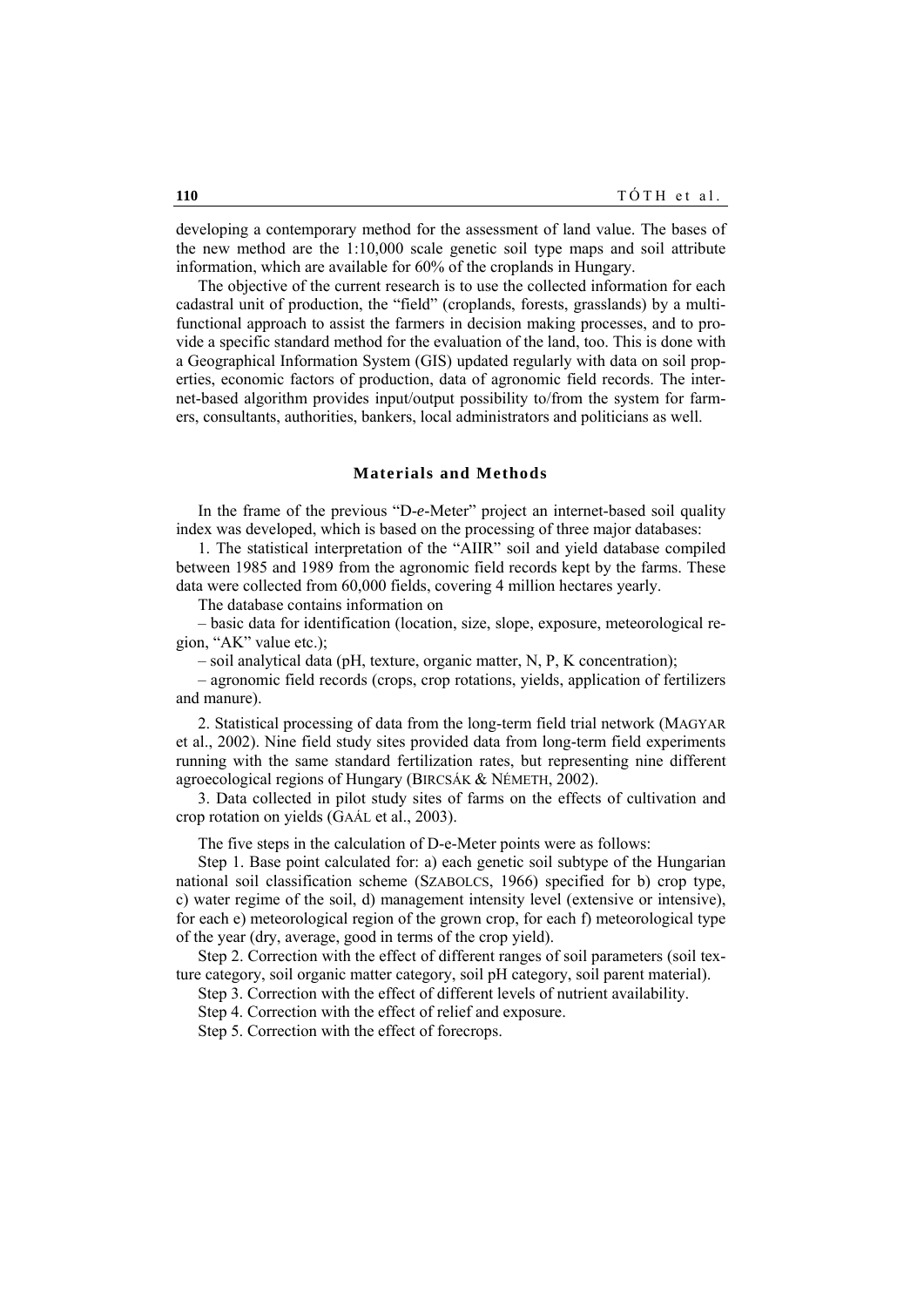#### **Results and Discussion**

In the frame of the present project "Land quality, land value and sustainable land use in Hungary (as an EU Member State)" indices similar to the D-*e*-Meter soil quality index of cropland are being developed, but in this case they will be formulated for forests and grasslands as well. The project's main aim is the development of a final economic index, "Land value", which incorporates not only the land quality indices, but also the economic value of the land.

A tool for calculations and visualization is the Geographical Information System (GIS) of soil resources linked to a database (VASS et al., 2003). The database provisional unit of the internet-based system contains continuously updated data of each field on soil cultivation, soil amelioration, events resulting in yield loss (drought, wild animals etc.), fertilization, plant protection. In the GIS the field is identified at the level of cadastral unit of land registry, genetic soil map unit and farmer (owner or renter) as well.

Important steps of the new project were the compilation of the schemes for the calculation of soil quality indices for forest soils (Fig. 1) and grassland soils (Fig. 2). Both indices are based on the productivity of the land and respect the traditions of forestry and animal husbandry, respectively. Since the "Production capacity of forest soil" is defined as the harvestable amount of timber for a given forest tree species (such as beech – *Fagus silvatica*) there is a close analogy with the principle of D-*e*-Meter soil quality, which is also calculated for each crop. In the case of forestry a favourable condition is the existence of a large database on yearly forest tree stock growth with detailed soil description (BIDLÓ et al., 2003). The database can be used in the same way as the AIIR data, now for establishing the relationship between soil subtypes and the harvestable amount of timber.



Calculation scheme of soil quality for forest soils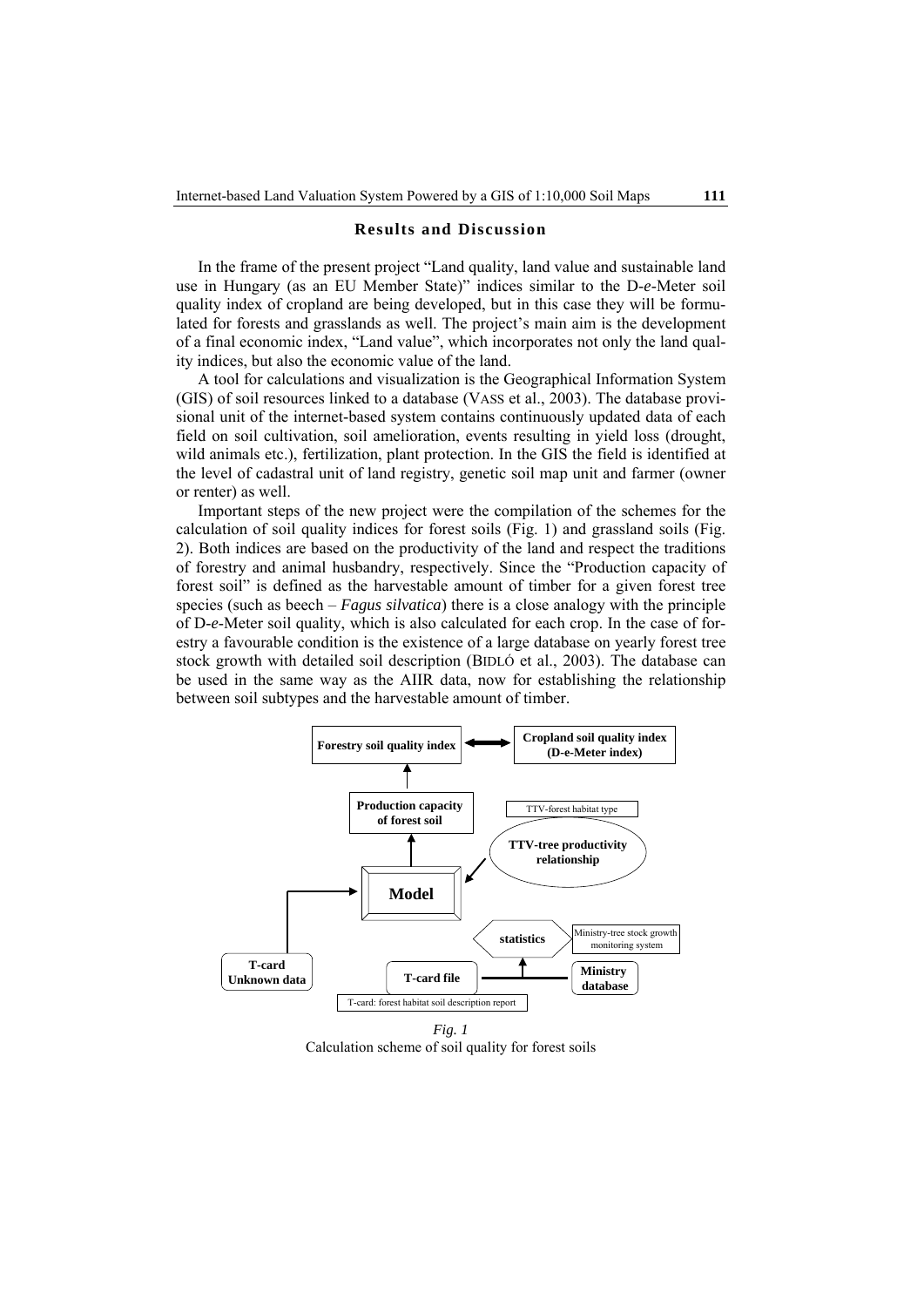Less data are available on grasslands due to their present limited economic importance. In this case the most important production indicator is the carrying capacity (DÉR et al., 2003), which is expressed in terms of large grazing animals, completely analogous with the other two soil quality indices. A difficulty arising with grasslands is caused by the existence of a wide range of natural, semi-natural and seeded grasslands, which complicates the calculation of a soil quality index (Fig. 2). It is fortunate that the expected grass (hay) yield of the existing grasslands (catego-



*Fig. 2*  Calculation scheme of soil quality index for grassland soils

rized in terms of dominant grass species, such as *Festuca pratensis*) of Hungary has already been assessed by VINCZEFFY (1993).

Calculation of the land value index is based on the D-*e*-Meter soil quality index of the individual field (Fig. 3). Each factor can either be provided as an input data from a database, or readily calculated based on available GIS data. The range of producible crops is calculable from the average yields on a given soil subtype. Objects limiting crop cultivation are inferable from the topographic maps in the same way as the distance to roads and markets. Exposure to temporary waterlogging after snowmelt and rains can be inferred with an automatic algorithm based on the Digital Elevation Model.

Parallel to the presented methodological researches, the development of databases is going on with two objectives: to provide detailed data for modelling relationships between land characteristics and yields of croplands, forests and grasslands; and to create working databases for testing the land valuation system (working combination of hardware and software). A separate project on the regional application of D-*e*-Meter soil quality assessment system (AKF) – 2004 – 3.1.1) helps in recruiting farmers willing to apply the system and supports enhancing its functionality in Zala county (Hungary).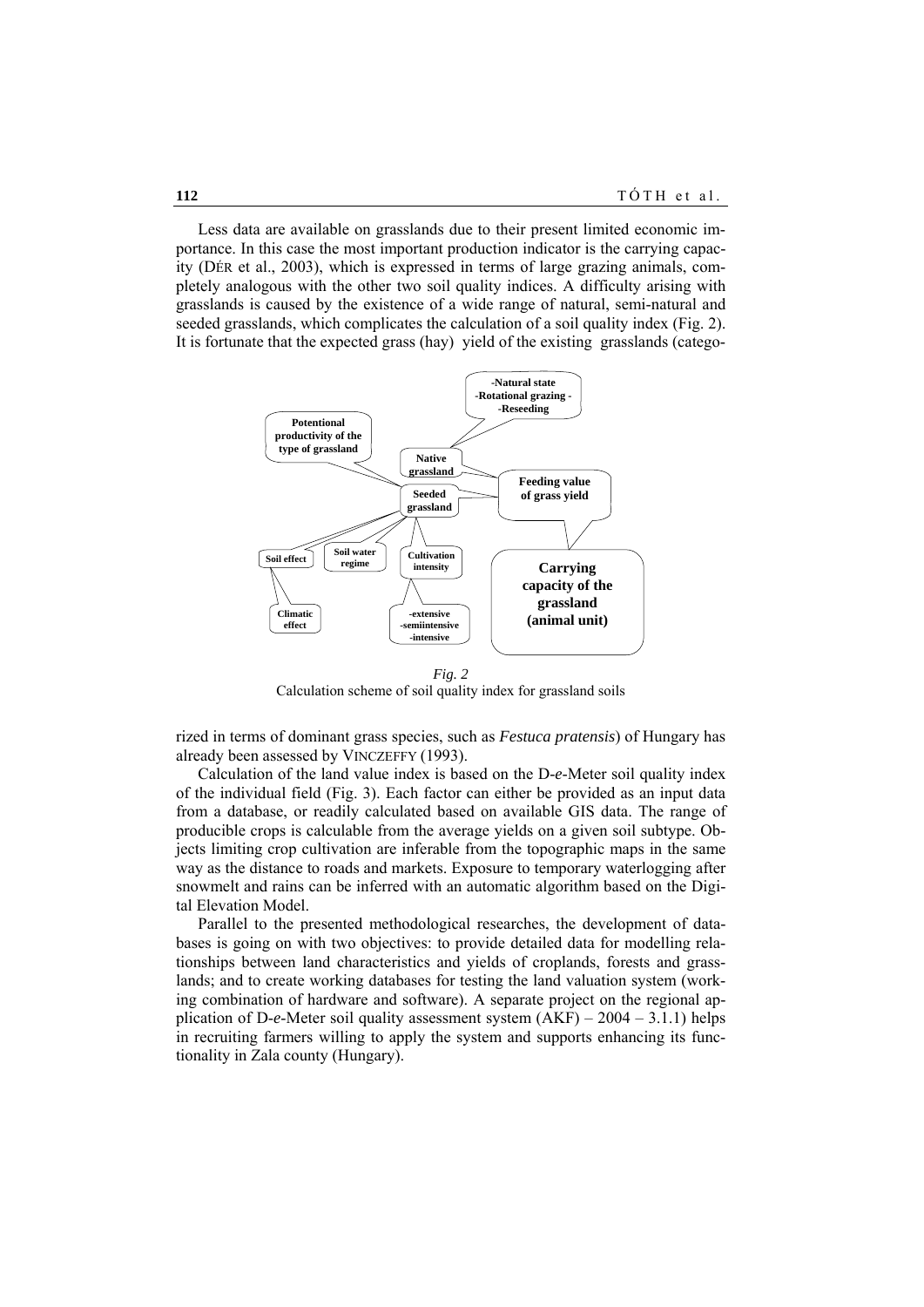

*Fig. 3*  Calculation of the land value index



*Fig. 4*  The method of testing alternative land use scenarios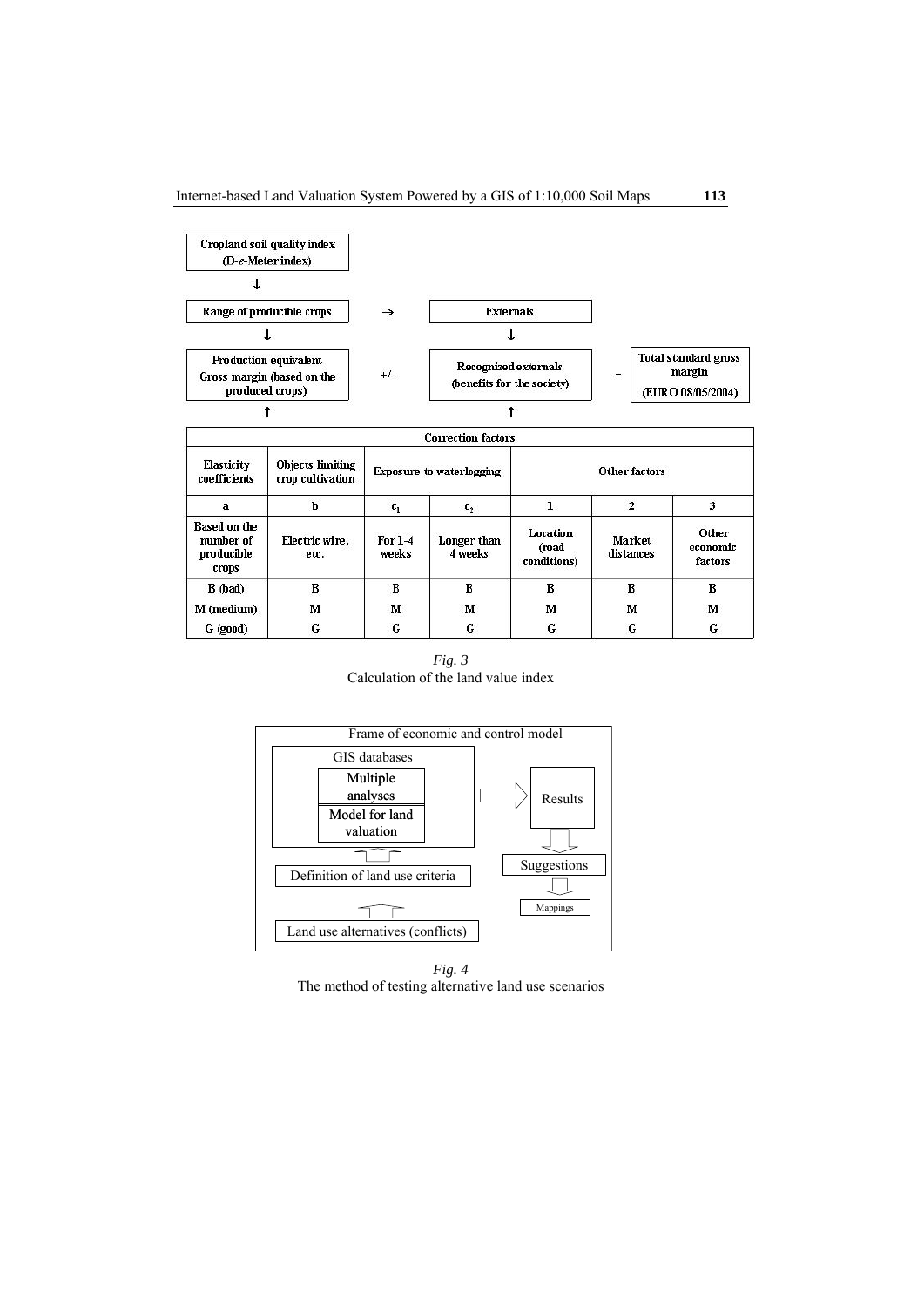

*Fig. 5*  The soil quality (fertility) index of croplands in a pilot study site (Kővágóörs, Hungary) according to different crops (winter wheat, maize and sunflower)

BOOT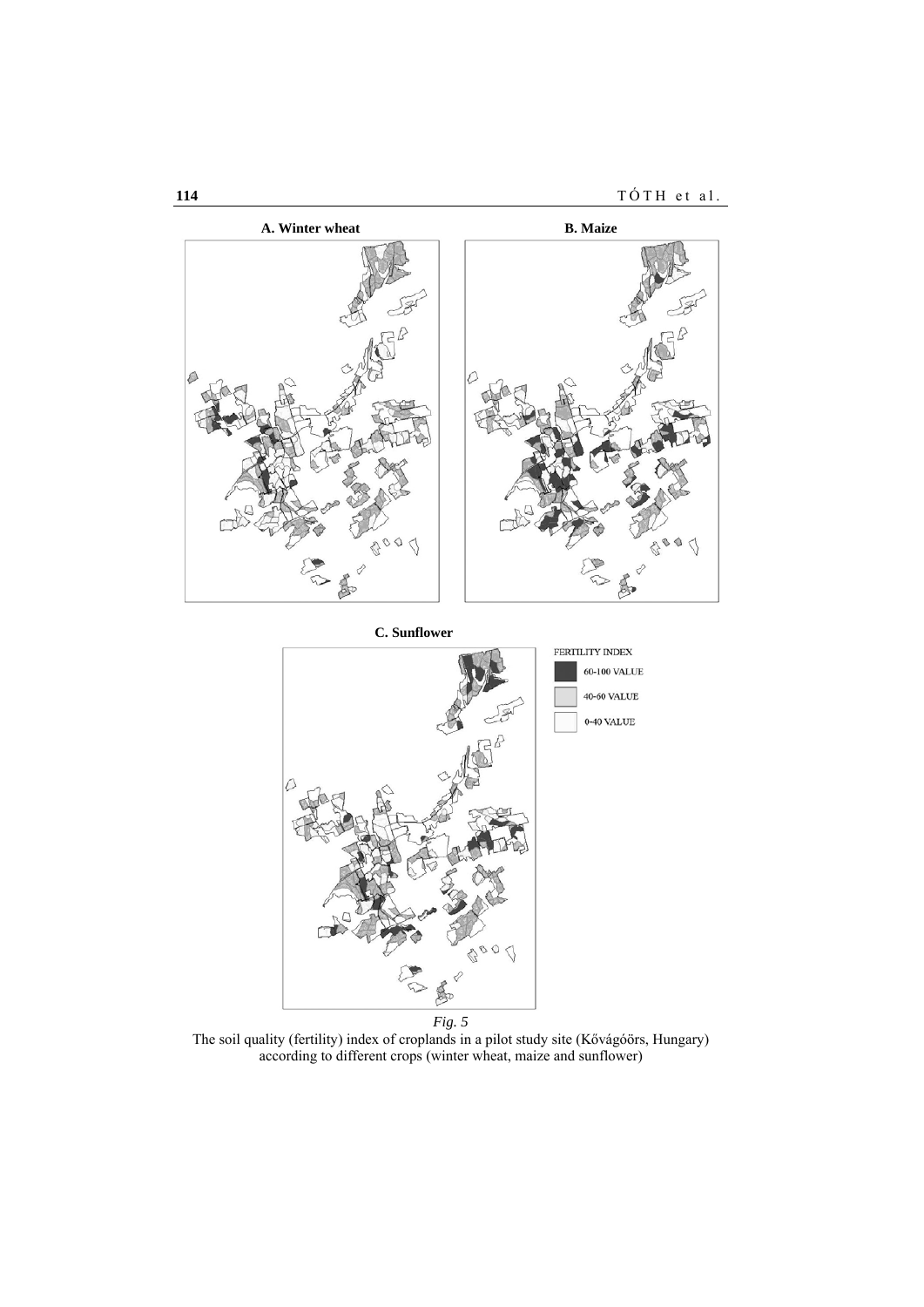As one of the final products of the system, a comparison of possible land use alternatives will be made (Fig. 4). This is expected to result in suggestions provided in the form of maps on the optimal sustainable use of land resources under the contemporary conditions of agronomic production in Hungary. The testing of alternative land use scenarios will serve with a direct guideline for optimal land use, incorporating knowledge on major land use types, such as croplands (ca 52% of the total territory of the country), forests (ca 20%) and grasslands (ca 11%). As the territory of settlements, roads makes up some 10% of land, not more than 7% of land (such as reed land, orchards, vineyards etc.) will remain uncovered by the land valuation system. Land use alternatives (changing from cropland to forest etc.) and the selection of different crops will also be made possible with the system. The final evaluation of specific land uses can be realized at all administrative levels, ranging from cadastral unit up to national level.

A preliminary testing showed how the system will be utilizable for land use planning (Fig. 5). According to the soil quality index, calculated for three crops, three ranges were distinguished and are shown on this Figure as 0–40, 40–60, 60– 100 values. Higher soil quality index values indicate better soil quality. The darkest colour represents the most fertile area in the field according to winter wheat, maize and sunflower, respectively (Fig. 5). The use of such maps is evident for the farmers, as these provide quantitative spatial information for the selection of optimal crops to be grown in the fields.

The land valuation system is in the focus of national interest and is supported by societies of growers, national administrative authorities of agriculture and informatics, and also by the European Union authorities.

## **Summary**

An internet-based land valuation system is being developed to replace the scientifically obsolete Hungarian land valuation system, the so-called AK ("Gold Crown") ratings. The new system is supported by a GIS and it is unique in its capability of providing an up-to-date index of soil quality and land value. The geographical information is provided by national map databases on genetic soil maps and soil attributes at the scale of 1:10.000, combined with cadastral maps, digital terrain model, topographic map, orthophotos of aerial photographs and agronomic field records. The automated algorithms are easy to update, can be made legally binding and can provide a transparent system for land taxation, calculation of subsidies, appropriation. Given that detailed (1:10,000 or finer) soil map coverage will be completed for all lands of Hungary (at date only 60% of the croplands have soil maps), this way a multifunctional system will be available that promotes an optimum use of land resources.

The presented work was supported financially by the National Research and Development Programme  $(OM-4/015/2004 \text{ NKFP}$  and GVOP  $(AKF) - 2004 - 3.1.1$ grants).